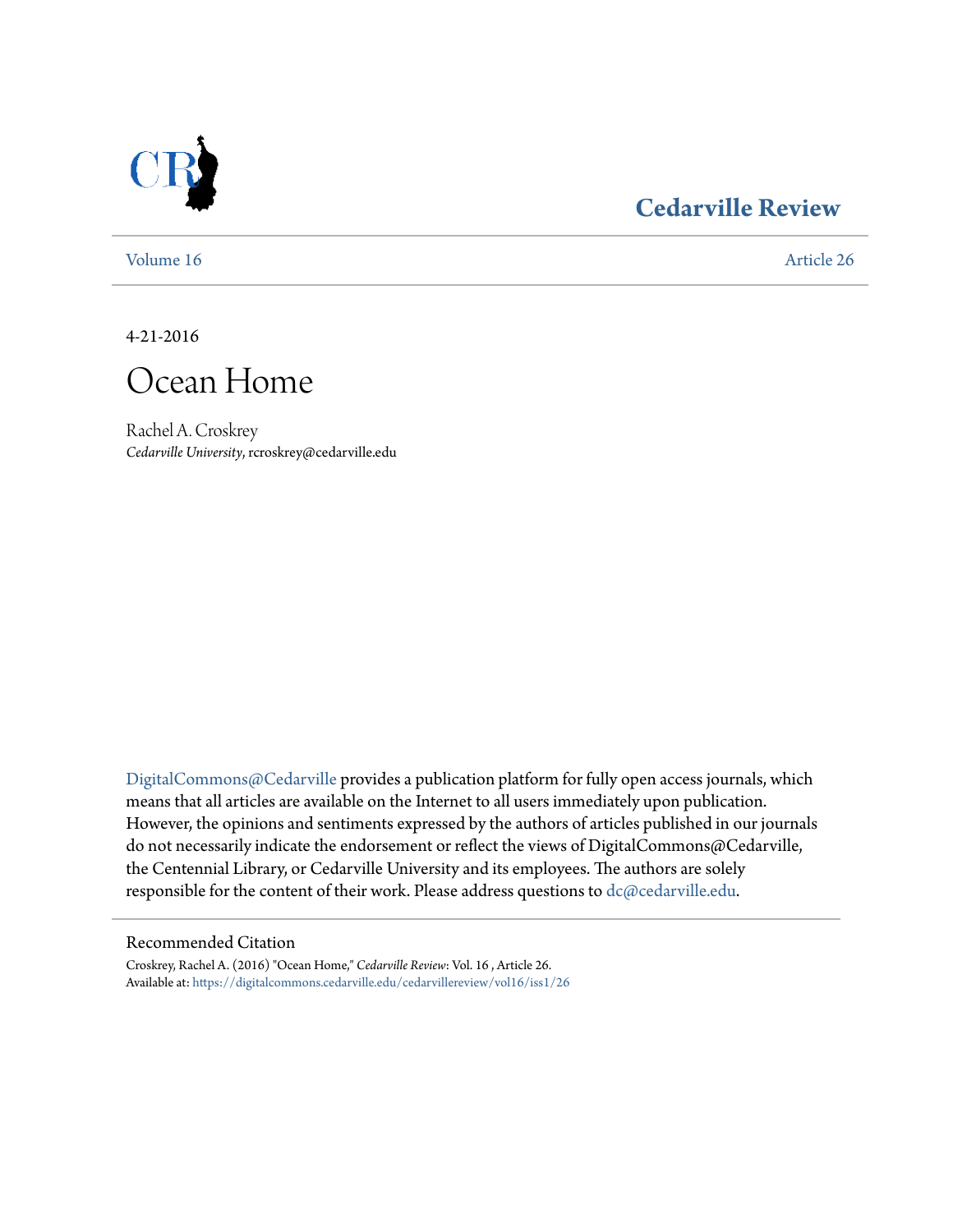## Ocean Home

Browse the contents of [this issue](https://digitalcommons.cedarville.edu/cedarvillereview/vol16/iss1) of *Cedarville Review*.

#### **Description (Optional)**

"Ocean Home" is a pastoral view of life in and by the sea.

#### **Creative Commons License**  $\bigcirc$   $\circ$

This work is licensed under a [Creative Commons Attribution-Noncommercial-No Derivative Works 4.0](http://creativecommons.org/licenses/by-nc-nd/4.0/) [License.](http://creativecommons.org/licenses/by-nc-nd/4.0/)

#### **About the Contributor (Optional)**

Rachel Croskrey is a junior English major living in a small town in Ohio with only two stoplights. She loves singing, dancing, and finding any book or movie that makes her think.

Follow this and additional works at: [https://digitalcommons.cedarville.edu/cedarvillereview](https://digitalcommons.cedarville.edu/cedarvillereview?utm_source=digitalcommons.cedarville.edu%2Fcedarvillereview%2Fvol16%2Fiss1%2F26&utm_medium=PDF&utm_campaign=PDFCoverPages)



Part of the [Poetry Commons](http://network.bepress.com/hgg/discipline/1153?utm_source=digitalcommons.cedarville.edu%2Fcedarvillereview%2Fvol16%2Fiss1%2F26&utm_medium=PDF&utm_campaign=PDFCoverPages)

This poetry is available in Cedarville Review: [https://digitalcommons.cedarville.edu/cedarvillereview/vol16/iss1/26](https://digitalcommons.cedarville.edu/cedarvillereview/vol16/iss1/26?utm_source=digitalcommons.cedarville.edu%2Fcedarvillereview%2Fvol16%2Fiss1%2F26&utm_medium=PDF&utm_campaign=PDFCoverPages)